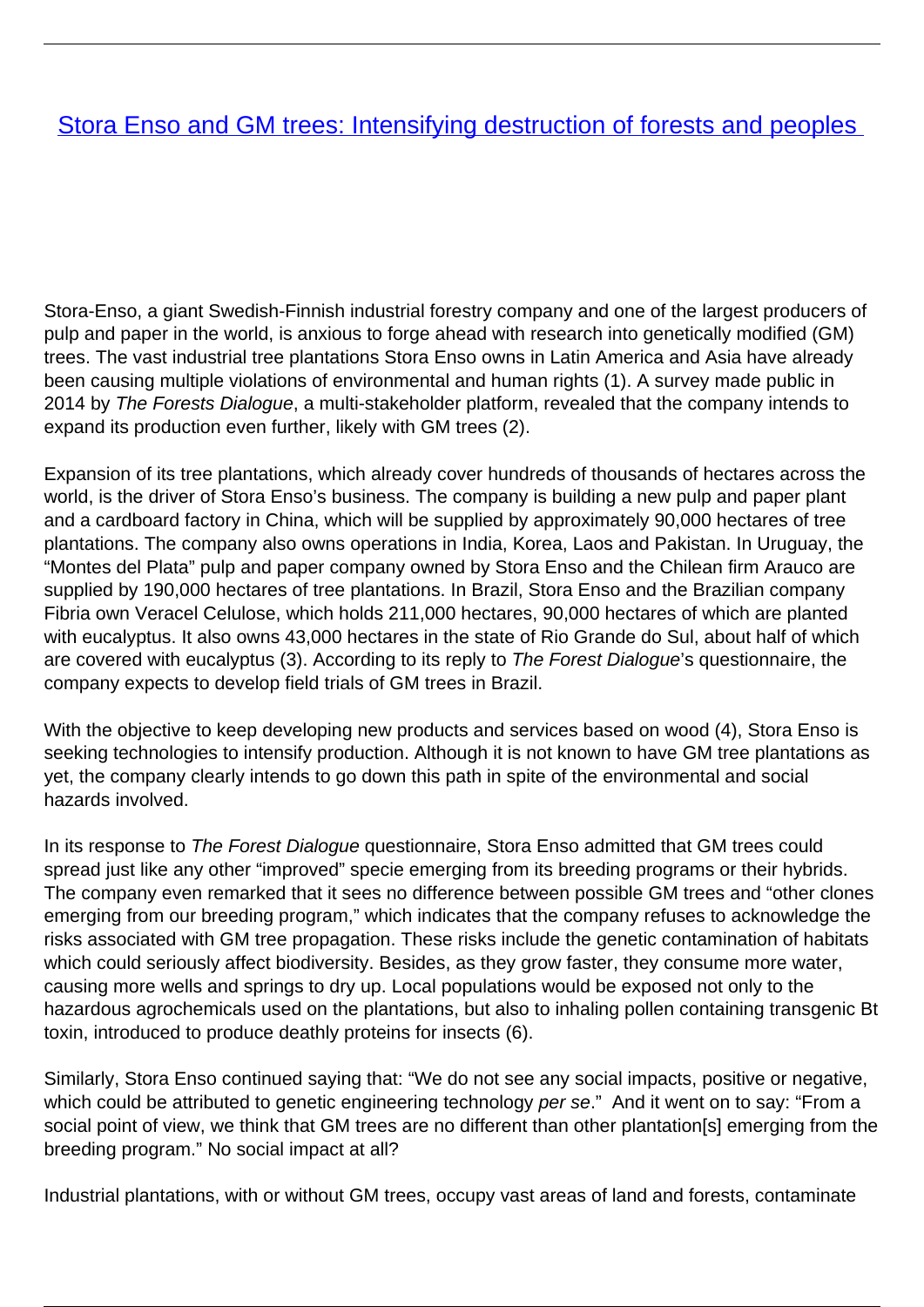soils and water sources and, directly or indirectly, worsen the displacement of more communities from their territories, destroying local livelihoods and food sovereignty. In saying that they don't see "any social impacts at all", Stora Enso is ignoring complaints against it, such as one lodged before the UN Human Rights Council in 2013 for environmental and human rights violations in its eucalyptus plantations and planned cardboard factory in China (7).

## **Intensifying land use: What for?**

One of Stora Enso's main arguments for pushing ahead research of GM trees is to intensify production as, according to the company, "intensification of production of food, fibre and fuels is necessary to meet the needs of the growing world population." As an example, the company provided a link to a video about its plantations in the Brazilian state of Bahia, where it claimed "intensive wood production in tree plantations has stabilized land use and enabled restoration of native forests."

The video titled "Stora Enso is saving rainforest" (8), tells the story of how the establishment of eucalyptus plantations alongside areas set aside for land recovery led to increased biodiversity. What the video does not tell is that since the initial years of operations, its local subsidiary Veracel caused a great deal of deforestation with its tractors and bulldozers. So much so that a historic verdict by a federal court on June 17, 2008, obliged Veracel to replant native trees on all the areas for which eucalyptus planting licences were issued between 1993 and 1996, and to pay a fine of more than 12 million dollars (9). But eucalyptus plantations keep on spreading, and so do complaints by local communities due to the occupation of inhabited lands and devastating native forests, who have joined together in the Social and Environmental Forum of the Extreme South of Bahia and the Alert Network Against the Green Desert (10).

"Every year we plant 400 hectares of rainforest," says Eliane Anjos, Veracel's sustainability manager, on the video. She adds that the company has trained local populations on how to relate with forests and to manage native seeds. Besides that Ms. Anjos should be made aware that the planted area with eucalyptus plantations is way larger than that – at least 10 thousand hectares per year – and that plantations are not forests; the reality is that Veracel's plantations are encroaching on the traditional lands of the Pataxó indigenous people, who have denounced that the company has occupied roughly 30,000 hectares of their territory (11). How can a company having such serious negative impacts on forests and local communities claim to be "saving the rainforest"? Shouldn't the company be listening to local peoples and learning the real meaning of the rainforest and biodiversity from them?

"Intensifying land use," that is, the idea of producing more wood per hectare, would seem to be a convincing argument for relieving pressure on rainforests. But in that case, why, despite the already intensification of wood production in the last decades in countries like Brazil, have monoculture tree plantations continued to grow exponentially?

Expansion of industrial tree plantations goes hand in hand with increasing demand for wood products, especially in countries of the global North, whether for pulp and paper, fibre, fuel, carbon "storage" or other purposes. As demand for wood increases, so does pressure on rainforests and land. Genetic modification of trees in order to obtain faster growth, increased resistance to chemicals and insects and frost tolerance supports companies' profits and, therefore, the expansion of plantations. Commercial release of GM trees would cause loss of biodiversity and fresh water, soil desertification and serious effects on human health, all of which directly or indirectly cause the degradation and collapse of rainforest and native grassland ecosystems.